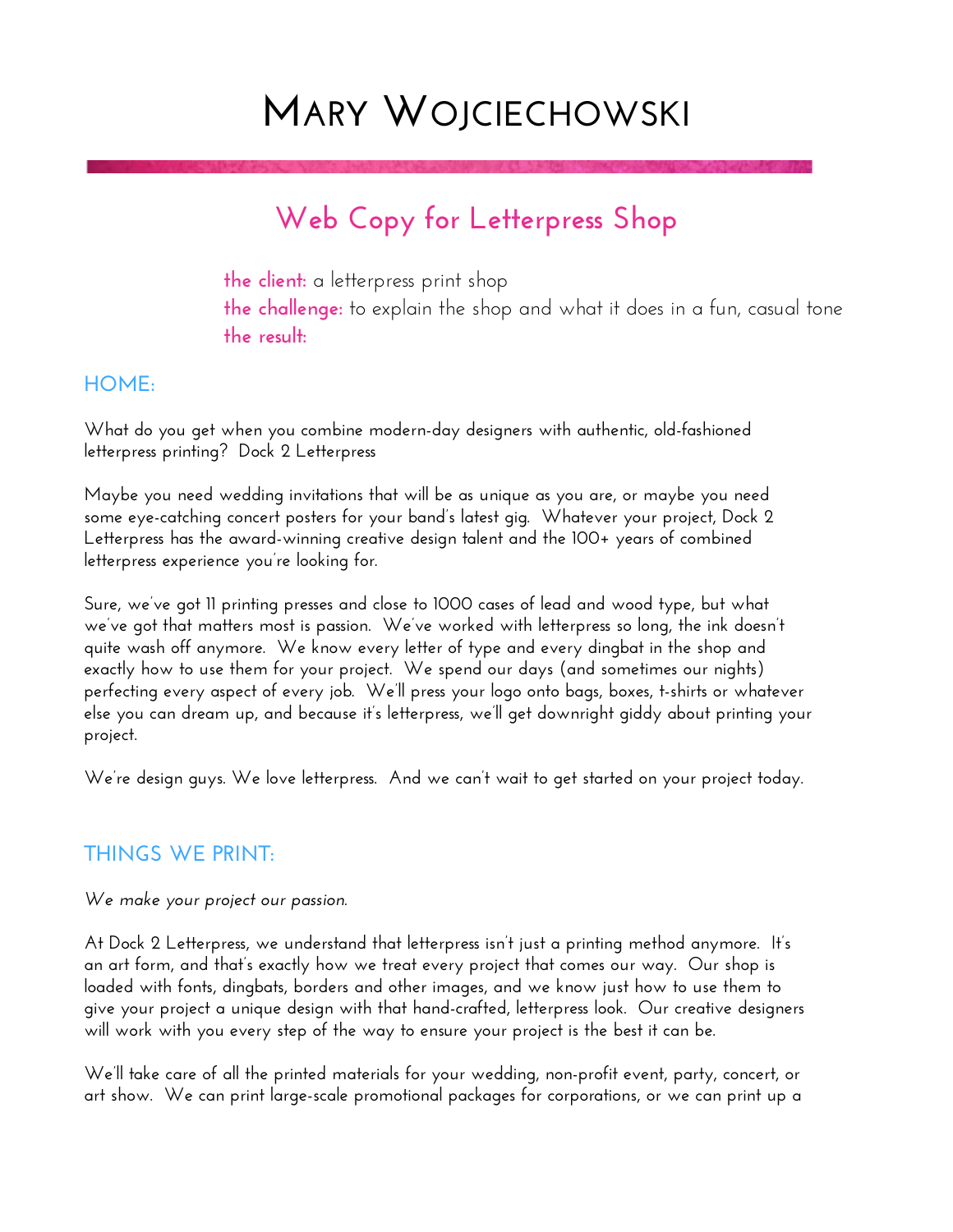**few bookmarks with your grandma's favorite quote on them. Whatever it is you need, we can print it. We can also cut it, bind it, fold it, staple it, and emboss it.** 

# **AGENCY SOLUTIONS:**

*Your agency. Our letterpress. It's a winning combination.* 

**If you're looking at this page, you're probably an advertising agency and one of your creative designers thinks letterpress might be cool for your latest ad campaign.** 

**We couldn't agree more.** 

**At Dock 2 Letterpress, not only do we have the letterpress experience that sets us apart, we have award-winning creative designers with agency background. We'll work seamlessly with your team to make your client's finished product the best it can be.** 

**From embossing to a letterpress overlay to a full custom letterpress plate, we have the solutions to make letterpress an outstanding part of your agency's creative tools. Give us a call and find out what we can do for you.** 

# **WEDDINGS:**

*Letterpress wedding invitations. Because invitations engraved in stone just aren't practical.* 

**At Dock 2 Letterpress, we feel your invitations should be a work of art, something your second cousin twice-removed is going to want to keep on her refrigerator long after the wedding is over. (Well, at least until your letterpress birth announcement comes!)** 

**Letterpress printing has a timeless, hand-crafted beauty that will give your wedding invitations a unique look and feel. And at Dock 2 Letterpress, we have the creative talent and the letterpress experience you can trust.** 

**But why stop at invitations? We can design save-the-date postcards, program covers, name cards, and thank-you notes for your special day. We even can letterpress bags, boxes, or labels for your wedding favors. And because we work with Weekend Printer, you can find all your printing needs under one roof. Give us a call and make an appointment today.** 

#### **POSTERS**

*Warning: Our posters are so awesome, people may steal them.* 

Whether it's your organization's 50<sup>th</sup> anniversary gala or your daughter's senior piano recital, you **need your posters to stand out.**